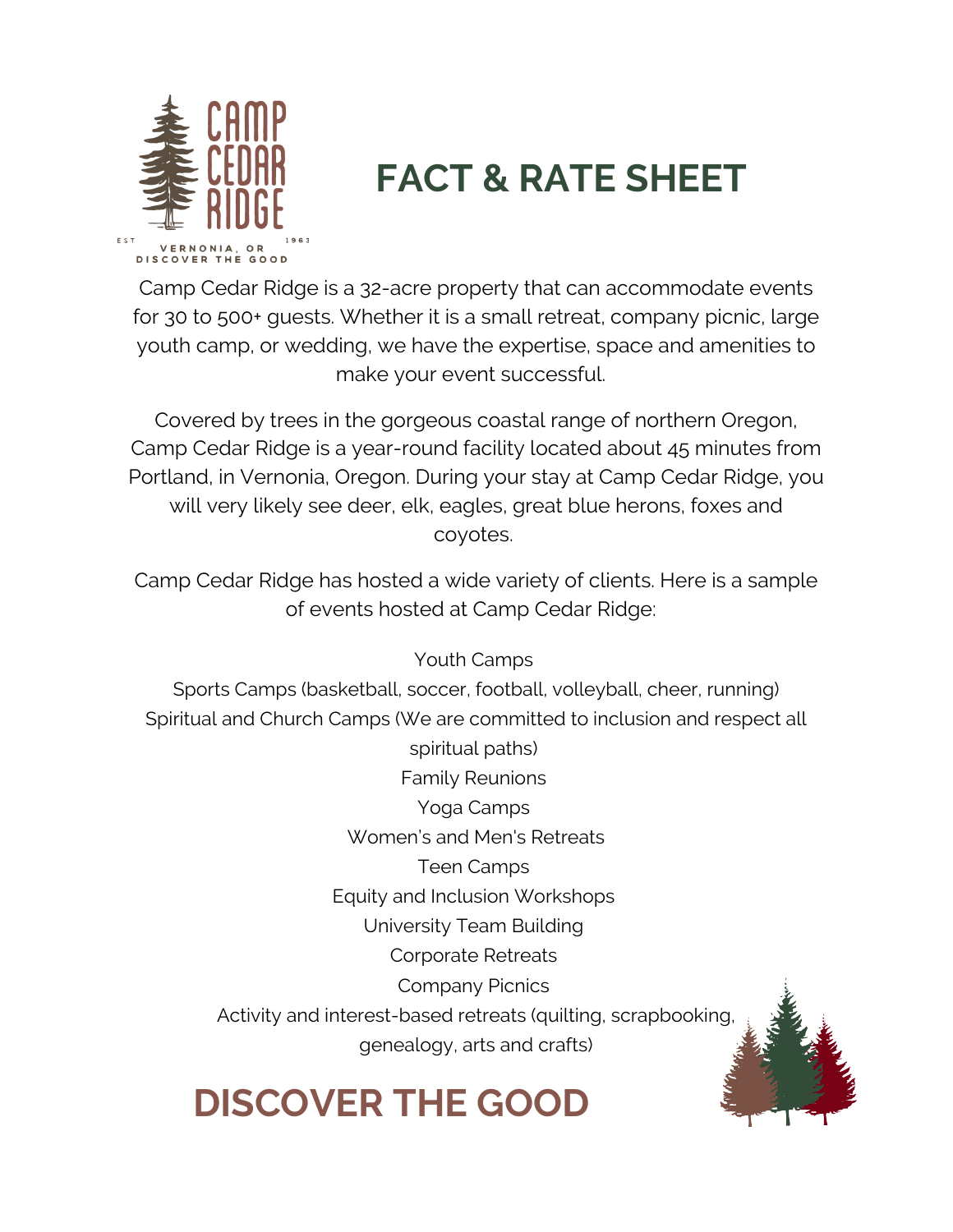## **ACCOMMODATIONS**

### **Bunkhouses: Total capacity: 168**

4 buildings, 3 rooms per building, 14 beds (7 bunk beds) per room

The lower grounds offer four heated, dorm-style cabins. Each cabin is partitioned into three rooms, with each room sleeping a maximum of fourteen individuals in bunk beds. The shower house is a short walk from the cabins.

No linen or towels included.

**Cost:** \$35 per person, per night

### **House: Total Capacity: 17**

5 bedrooms, 3 bathrooms, kitchen and living room

2 downstairs rooms with one set of bunk beds and one single bed

3 upstairs rooms 2 with one set of bunk beds and one single bed and 1 with two sets of bunk beds and one double bed.

Linens, comforters, pillows and towels provided.

**Cost:** \$56 per person, per night

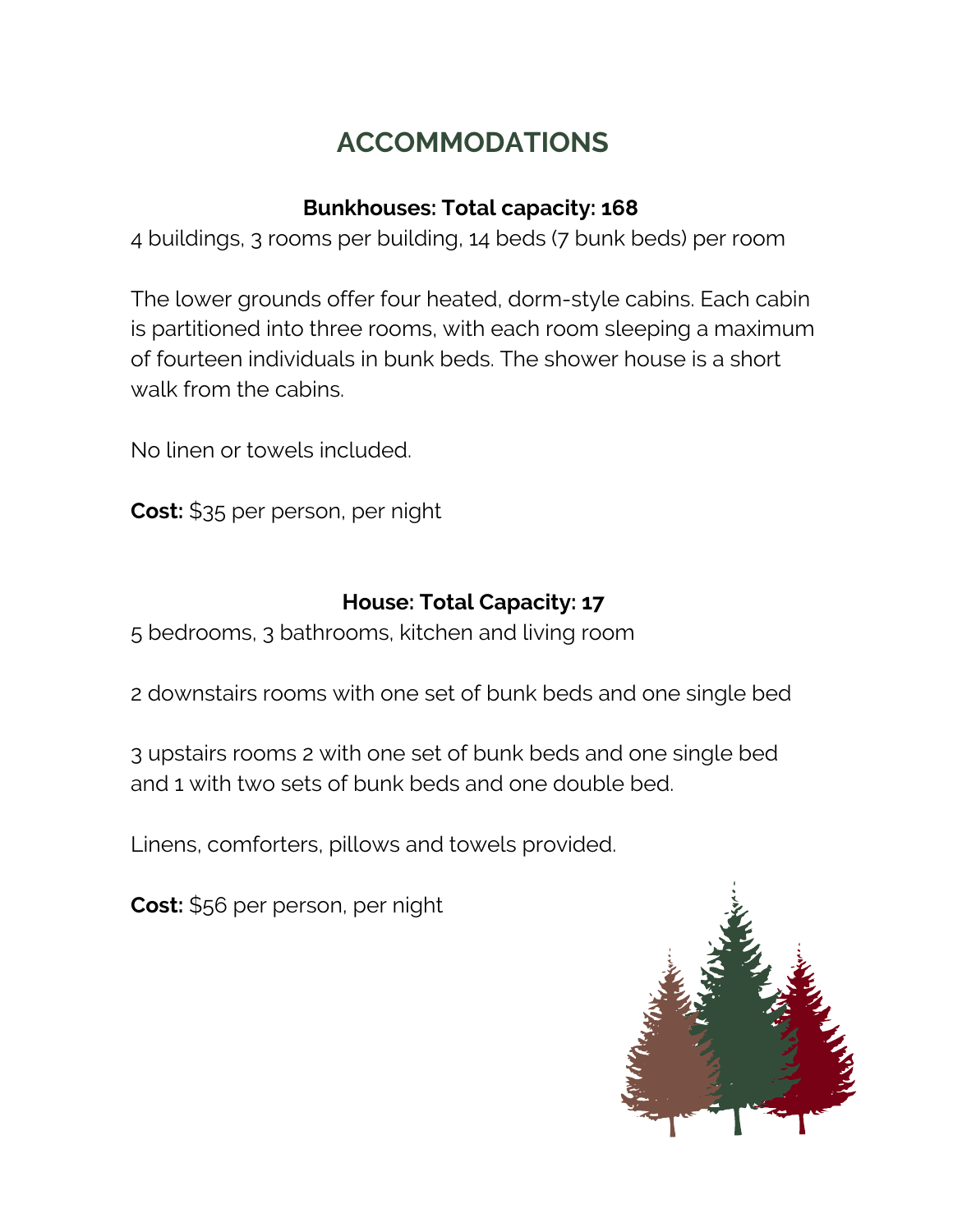### **Lodges: Total Capacity: 36**

6 bedrooms and 4 hall bathrooms (two on each floor)

Upper Lodge capacity 22: 3 bedrooms that sleep 4 and one bedroom that sleeps 10 Lower Lodge capacity 12: 2 bedrooms, 1 bedroom that sleeps 4 and 1 that bedroom sleeps 8

Linens comforters, pillows and towels provided.

**Cost:** \$50 per person, per night

The Lodge and House together sleep up to 53 with 7 full bathrooms. The Lodge and House face west so guests can enjoy the gorgeous sunsets.

### **Platform Tents and Cabin areas: Total Capacity: 80**

2 Pods. each Pod has 5 structures (1 Cabin and 4 Platform Tents), each structure sleeps 8

Each pod has one cabin (no electricity) with 4 sets of bunk beds. The raised platforms with canvas tents are 12x16 and can accommodate 4 sets of bunk beds in each.

Guests may pitch additional tents in the area. Nearby restrooms and bathhouse. No linen or towels included.

**Cost:** \$28 per person per night for cabins and platform tents \$20 per person per night for tent camping

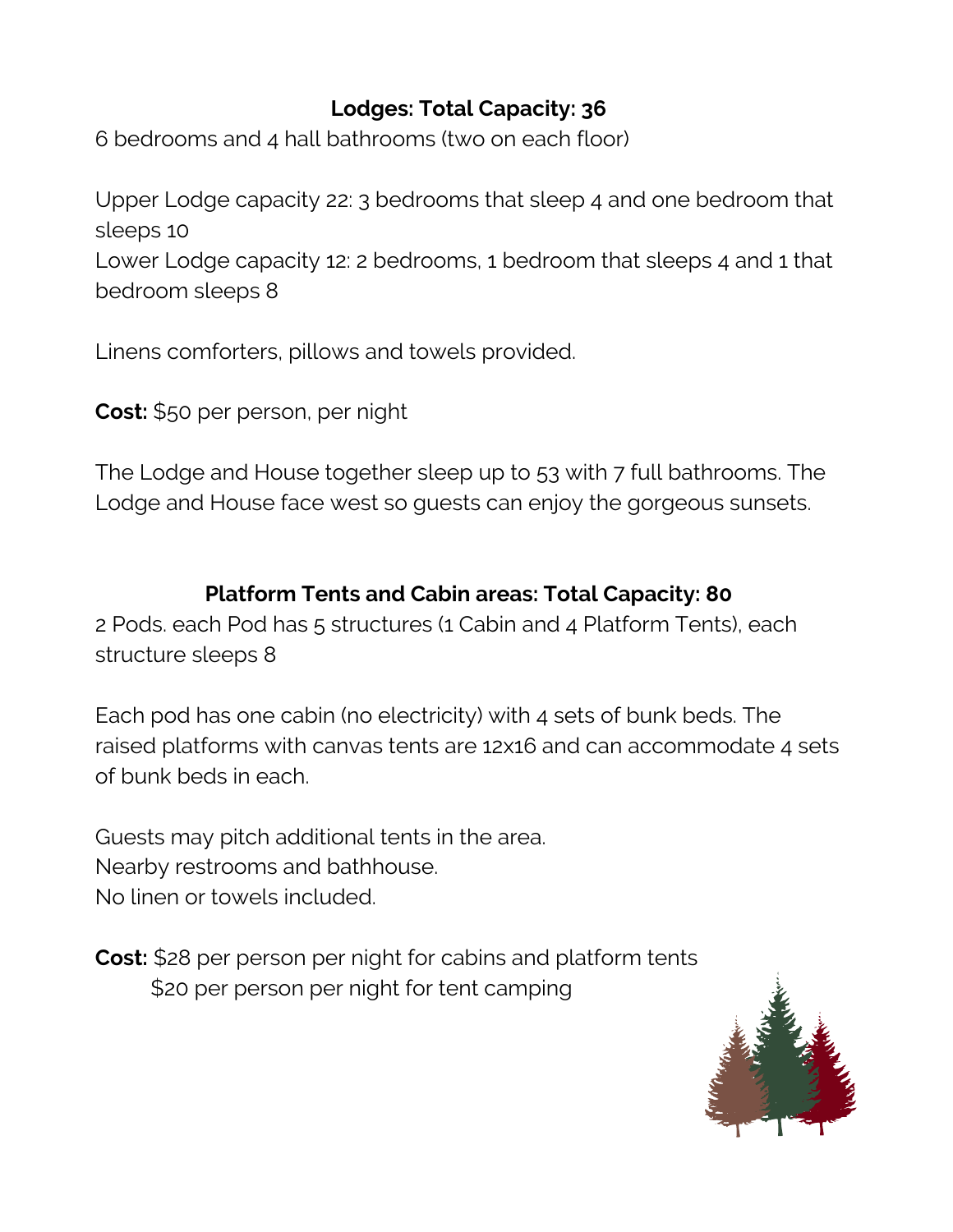### **MEALS**

Camp Cedar Ridge offers 3 levels of dining choices: Standard, Retreat and Premium. Please refer to the separate Camp Cedar Ridge Sample Menu for options and more detailed information.

**Standard:** Food choices appropriate for appetites of quests 16 and under and adults accompanying youth groups.

**Retreat:** Food for adult groups

**Premium:** Wedding reception and banquet menus. Some retreat groups might elect to have one premium choice during their stay (e.g., Saturday night).

**Snacks & S'Mores:** Guest groups can also arrange for snacks to be provided by the Camp Cedar Ridge Food Service Department. Snack choices and pricing are available on the Camp Cedar Ridge Menu.

| <b>Meal Prices</b> | <b>Standard</b> | <b>Retreat</b> | Premium  |
|--------------------|-----------------|----------------|----------|
| <b>Breakfast</b>   | \$10            | \$12           | \$15     |
| Lunch              | \$12            | \$18           | \$20     |
| <b>Dinner</b>      | \$15            | \$20           | $$25-40$ |
| <b>Brunch</b>      | \$12            | \$18           | \$20     |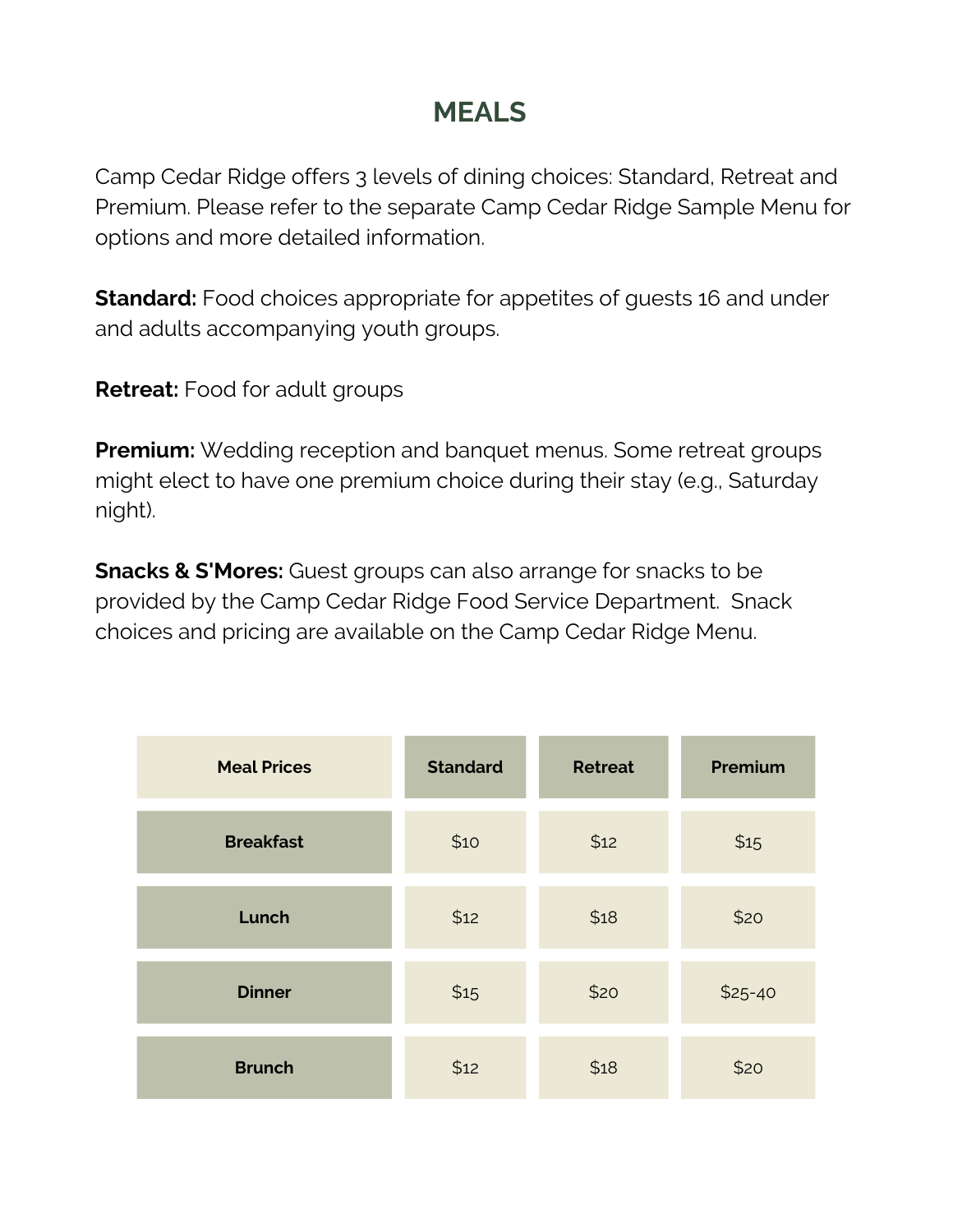### **AMENITIES**

#### **Swimming Pool**

Camp Cedar Ridge has a 9-foot deep, heated outdoor pool. Guest groups must arrange for pool hours in advance. A Camp Cedar Ridge certified lifeguard must be on duty when guests under the age of 18 are in the pool area. Guests must bring their own towels for pool use. Towels provided in the House and Lodge are not to be used outside.

**Cost:** \$25 per hour for Lifeguard fee.

### **Slip and Slide**

Camp Cedar Ridge has a 300+ foot Slip and Slide that is one of the most popular attractions at the facility. Guest groups can arrange for Slip and Slide sessions (which must be supervised by a Camp Cedar Ridge employee).

**Cost:** \$175 per 2-hour session

### **Campfires**

Camp Cedar Ridge has an outstanding fire pit area, which can accommodate hundreds while singing around the campfire. There is a smaller fire pit outside the House. Guests must schedule campfires in advance and firewood will be provided for the charge indicated below. All safety procedures must be observed See Camp Cedar Ridge Guest Policy Sheet). Guest groups may order supplies for s'mores from the Camp Cedar Ridge Food Service Department or bring their own supplies if desired.

**Cost:** Firewood charge \$20 per bundle for Amphitheater Fire pit or \$10 per bundle for House Fire pit.

#### **Conference Room**

Camp Cedar Ridge has a 1200 square foot conference room with seating for 100-125. The Conference Room has a projector screen and projector, sound system and wireless internet access available. Coffee service and snacks can be provided by arrangement (See Cedar Ridge Menu). Use of the Conference Room is included for overnight groups holding a retreat at the facility. The Conference Room can be rented (space available) for daily use at a cost of \$75 per hour.